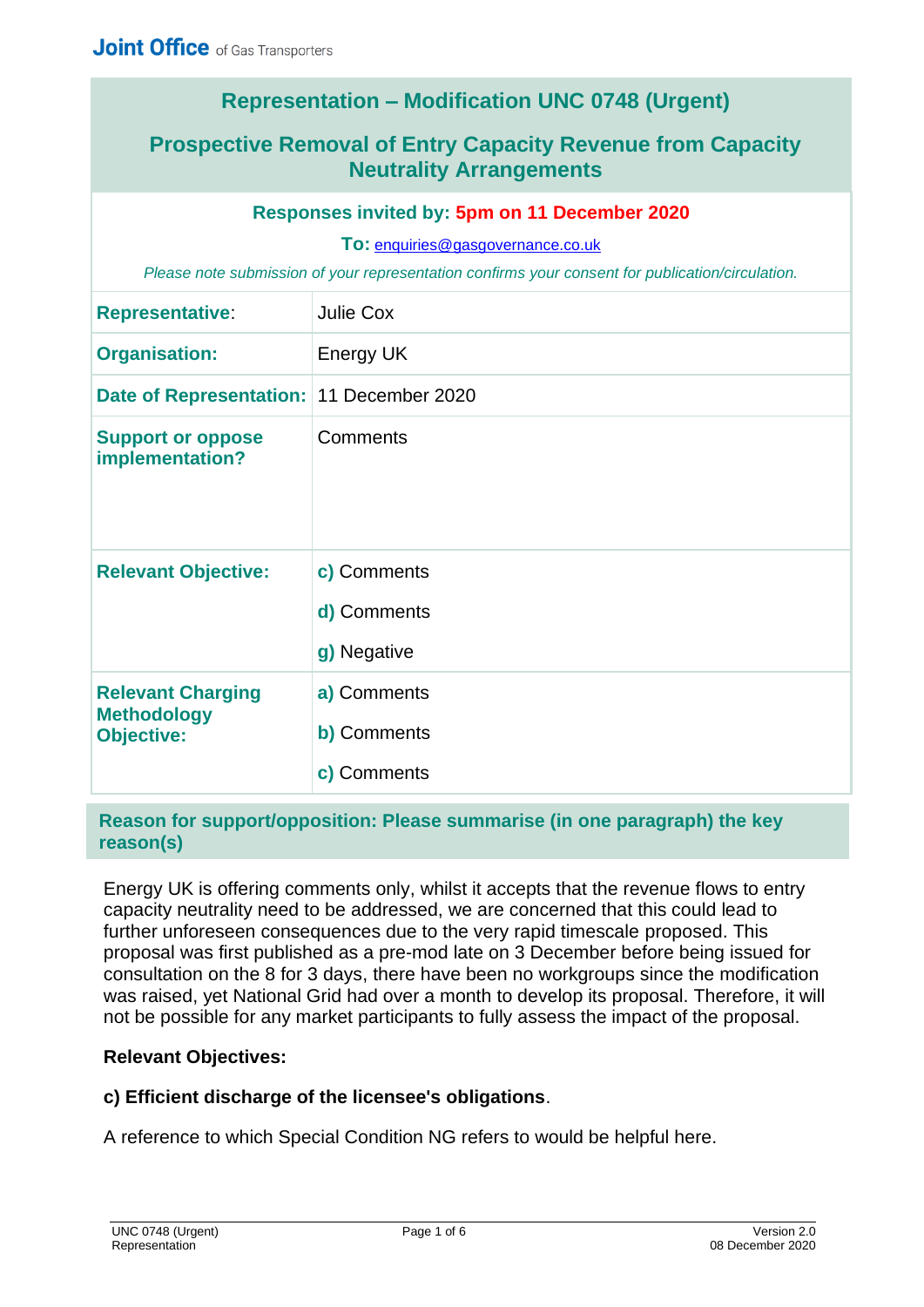# **d) Securing of effective competition between relevant shippers**

Transportation charges should not impact competition, particularly in a postage stamp regime.

This proposal seeks to reduce a charge that has already been published and factored into market prices. Any change up or down is a further change that will need to be factored in by the market. We consider that a smaller RRC value over a longer period of time would have less overall impact on the market.

It is not self-evident that Users will have greater confidence in forecasts of network charges, rather the opposite may be true as further change of unknown magnitude is anticipated. Such changes stem from the RIIO2 settlement, change to NG's forecasting approach for charges for future years and the ongoing risk of a proposal seeking retrospective change to the neutrality arrangements.

This issue has also highlighted the risk of further unintended consequences and raised significant questions about other parts of the charging regime with respect to compliance and cross-subsidy. For example, the exit capacity revenue flows to entry, given how the revenues from within-day firm and off-peak exit capacity flow into non – transmission services commodity charges which are paid by both entry and exit market participants.

### **g) Compliance with the Regulation and any relevant legally binding decisions of the European Commission and/or the Agency for the Co-operation of Energy Regulators**

Energy UK is very concerned that the UNC and TAR NC (Article 20) rules were not complied with in the calculation of the published RRC charges to address this neutrality issue and the general under-recovery position. UNC section Y3 requires RRC charges to be set for the remainder of the gas year, with Y 3.3.3a requiring a first notice setting out the reasons for the revision and an estimate of the RRC, before the formal notice of a change.

The RRC charges were set for a period significantly less than the remainder of the gas year, and applied differently for entry and exit RRCs and the non-transmission services commodity charge. There is no recognition that the UNC rules were being ignored or explanation as to why this is the case, beyond a desire for National Grid to recover revenue in the regulatory period. This significantly undermines the UNC contract between shippers / Users and National Grid and sets a worrying precedent for the future. TAR NC Article 20 also requires revenue reconciliation to take place in accordance with the reference price methodology, which is clearly defined in the UNC.

Implementation of this modification would appear to support further deviation from the UNC rules and TAR NC compliance by enabling a further adjustment to the already published entry RRC charge for a period less than the remainder of the gas year. We hope that Ofgem will direct for the RRC to be calculated in accordance with the UNC in its decision letter, and therefore apply over the remainder of the gas year which in itself will reduce the level of the charge and reduce the impact on the market and consumer prices.

# **Charging Relevant Objectives**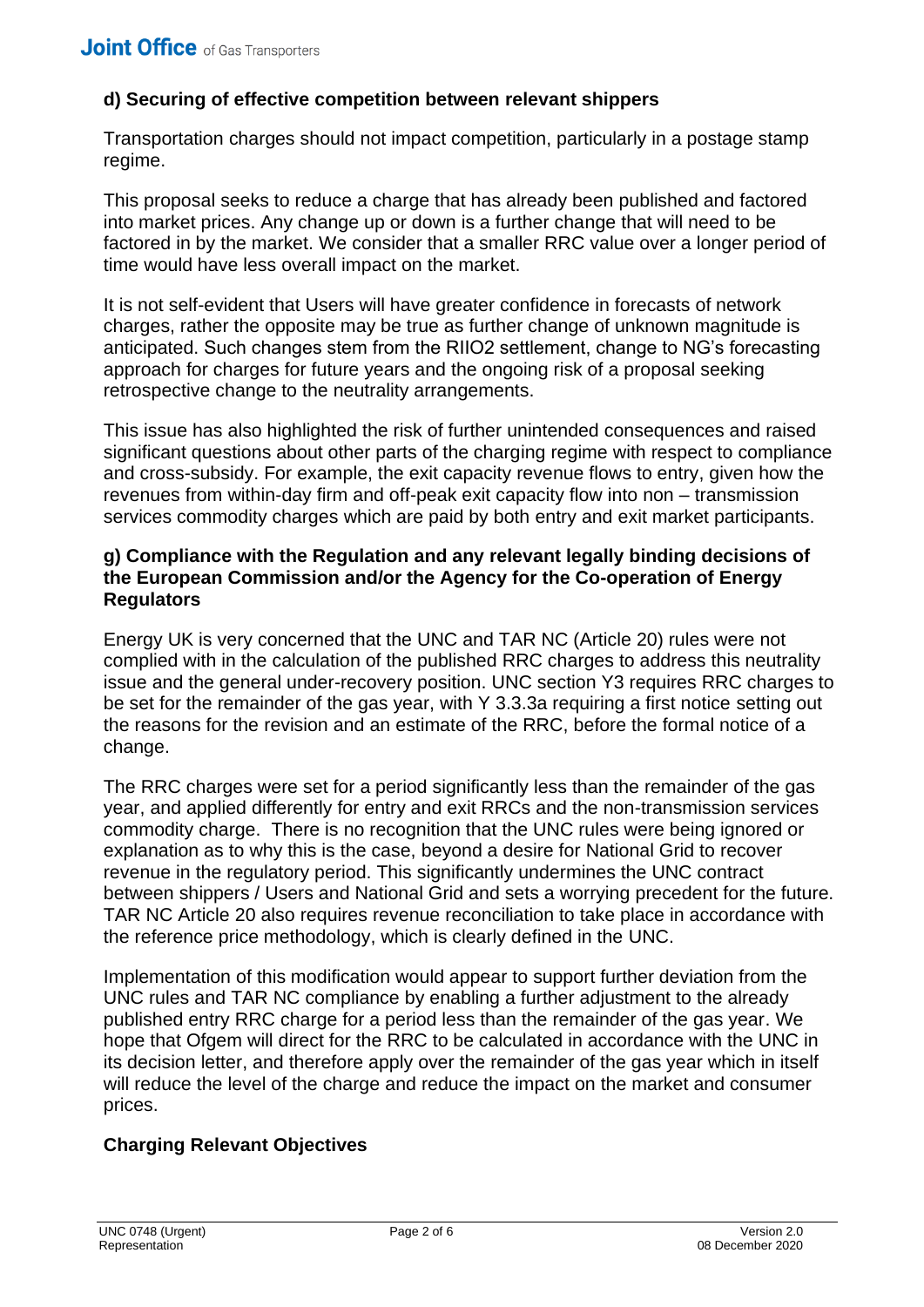## **a) charges reflect the costs incurred by the licensee in its transportation business**

Ofgem's decision to implement UNC 0678 introducing a postage stamp regime, places less importance on cost reflectivity, so this is not really relevant.

#### **b) properly takes account of developments in the transportation business**

It is not entirely clear which developments in the transportation business are referred to here? The implementation of 0678A is not a development, rather the implementation of a change that hade been confirmed several months earlier. A shift to bookings that more closely match flows was an intended outcome of transmission charging reform, shippers were expected to make greater use of short- term products to do this.

Also, the capacity neutrality arrangements have been in place for many years so this is not a development.

#### **c) facilitates effective competition between gas shippers and between gas suppliers**

See relevant objective d above

**Implementation:** *What lead-time do you wish to see prior to implementation and why?*

It is clear that the compressed timescale presents challenges to all stakeholders. It is proposed that the FMR be submitted to Ofgem on Thursday 17 December. This is one day before Ofgem's Christmas moratorium usually starts. It is not clear how long Ofgem intends to take before issuing its decision but it should carefully consider the impact of issuing a decision during the moratorium period.

Many Shipper offices will be running a skeleton staff over that period, and whilst shipper operations are clearly 24/7 activities, regulatory staff may not be available, to receive and inform colleagues of the changes. Parties may therefore receive and react to Ofgem's decision in different timescales which could distort the market.

Ofgem needs to consider whether publications of market significance should be made during the moratorium. The market has already factored in the RRC charges with effect from February and whilst any change is likely to be downwards it is not appropriate to assume this will not further impact the market. A change is a change irrespective of direction.

Energy UK considers that a decision on this proposal should not be published during the moratorium period.

**Impacts and Costs:** *What analysis, development and ongoing costs would you face?*

As trade association Energy UK faces no costs.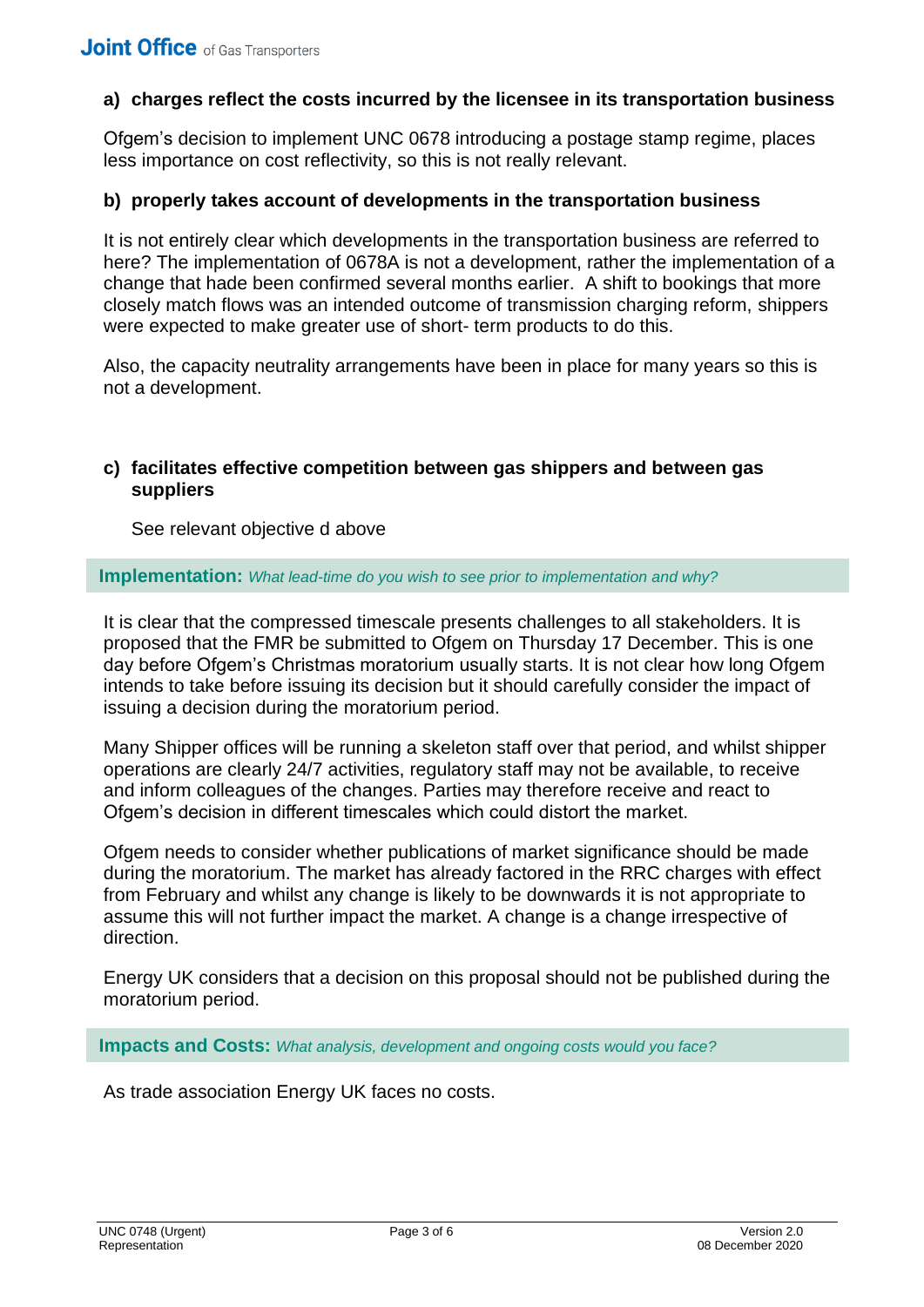However, we note that Ofgem set an expectation of an assessment of impacts being included in the modification proposal<sup>1</sup>. The brief summary on page 9 hardly seems sufficient in this regard. Ofgem also asks in its urgency decision for impacts to be included in consultation responses. Participants will find this very challenging in a threeday consultation period.

We note that wholesale price impacts have been observed from February and into Q2 in 2021. We would expect these to be passed through to customers; for gas fired generation the costs will pass to the electricity market.

The impact on domestic customers is less direct, suppliers will be impacted by wholesale price impacts if their customers demand from February is not already fully hedged and they have sold fixed price contracts. The timescale and magnitude of changes to the DN ECN charges, is unclear and is also expected to be impacted by the RIIO2 settlement.

Security of supply may be impacted given the increased costs of storage withdrawal and injection, if the day on day price differentials do not support this cost, gas withdrawn after February may not be replaced leaving storage stocks depleted towards the end of the winter. Decisions on UNC 0727 and 0729 would be helpful in this regard.

There are also likely to be impacts on NG's constraint management incentive, Entry and Exit within day firm and interruptible / off-peak revenues contribute to this incentive<sup>2</sup>. Increased revenue flowing into this incentive pot is likely to be beneficial to incentive outcomes for National Grid. We expect Ofgem to follow up on this issue, to mitigate this impact, although we accept a licence change will be required, it should be considered in parallel with the UNC changes.

**Legal Text:** *Are you satisfied that the legal text will deliver the intent of the Solution?*

The legal text appears to deliver the intent of the proposal but its implementation would appear not be compliant with TAR NC.

The legal text allows any Transportation Charge to be amended within gas year 2020/21, but TAR NC Article 12 is clear that reference prices / reserve prices are binding for the gas year once published.

The definition of Transportation Charge includes reserve prices as well as RRC prices at entry and exit and therefore is far broader than applying only for an amendment to the entry RRC. It is not clear whether this wide-ranging ability to amend charges was NG's intention but it is not the expectation of the industry and needs to be addressed, we

<sup>1</sup>[https://www.gasgovernance.co.uk/sites/default/files/ggf/202012/Minutes%20NTSCMF%201%20Dec%202020%20v](https://www.gasgovernance.co.uk/sites/default/files/ggf/202012/Minutes%20NTSCMF%201%20Dec%202020%20v1.0.pdf) [1.0.pdf](https://www.gasgovernance.co.uk/sites/default/files/ggf/202012/Minutes%20NTSCMF%201%20Dec%202020%20v1.0.pdf)

<sup>2</sup> <https://www.nationalgrid.com/uk/gas-transmission/document/123121/download>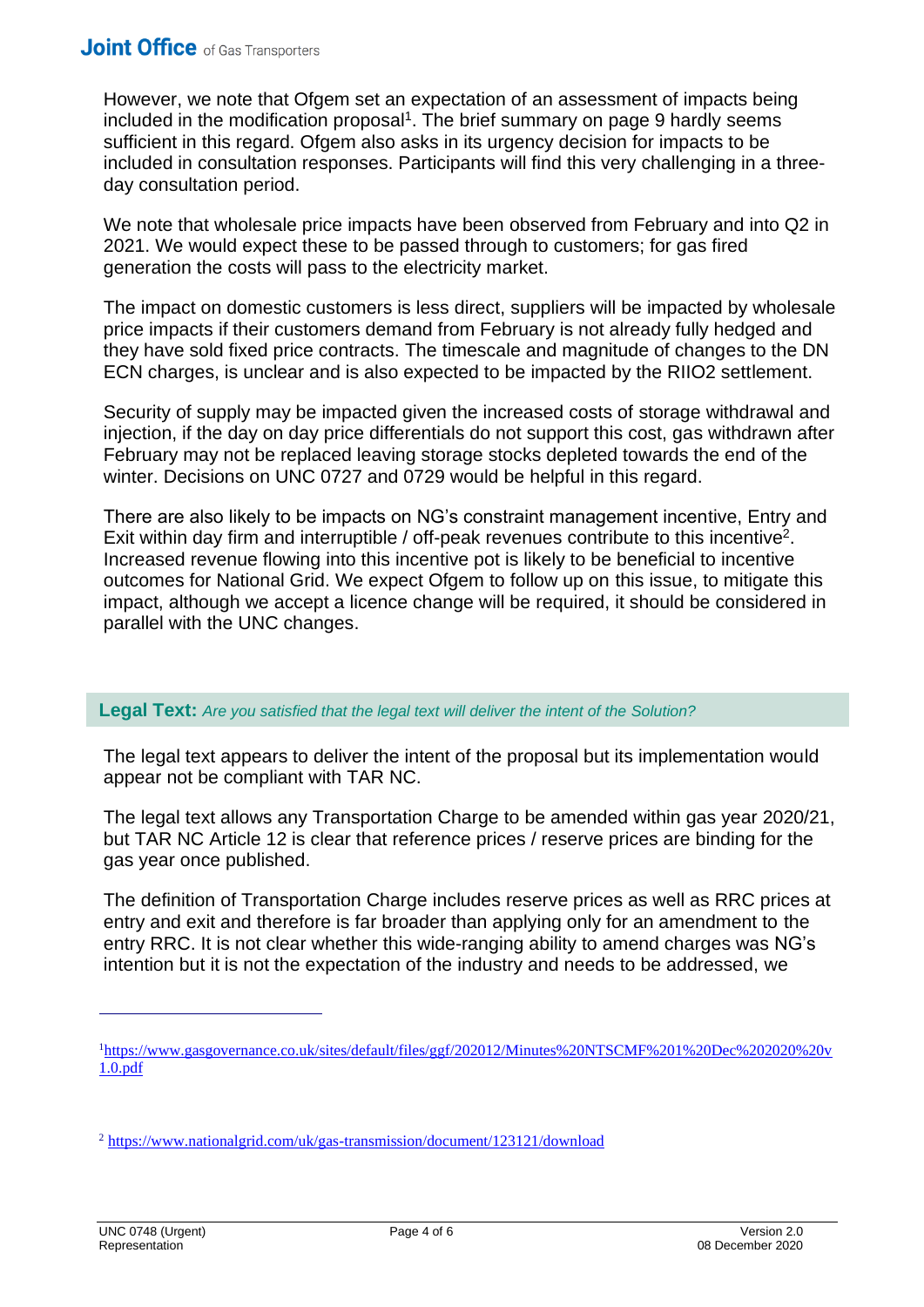believe it would have been identified if there had been the opportunity for Workgroup consideration of the proposal and legal text.

## **Ofgem have requested that parties give due consideration to the following questions:**

## *Q1: Do you agree that the treatment of interruptible and within day firm entry capacities feeding into capacity neutrality is inappropriate?*

It would be easy to say yes to this question, but that would be an inappropriate simple response notwithstanding the magnitude of the revenue flows involved. There are many inter-related issues that have been highlighted as a result of the under-recovery situation, which need further consideration and are outlined below.

#### **Please explain your rationale:**

#### *Q2: Do you agree that these revenues should be removed from capacity neutrality?*

Energy UK agrees that a short-term solution is needed, but considers this issue raises wider questions as to whether the current framework is compliant with TAR NC and the roles of the TO and SO. We detail these concerns at the end of this response.

#### **Please explain your rationale:**

#### **Q3: Do you support that National Grid should be a granted a one-off relaxation of** *its obligation to provide two months' notice of pricing changes?*

Energy UK is concerned that this will lead to non-compliance with TAR NC as highlighted in the legal text section and could also support further deviation from UNC rules in Y section Y 3 and by association TAR NC article 20. We therefore have strong reservations about relaxing the obligation to provide two months' notice of changes to charges, especially to a period as short as 5 business days.

**Are there any errors or omissions in this Modification Report that you think should be taken into account?** *Include details of any impacts/costs to your organisation that are directly related to this.*

The premise of the modification is that revenues flowing into entry capacity neutrality and deviations of bookings from forecasted values were unforeseen. Capacity neutrality arrangements have been in place for almost 20 years and issues of where revenues flow for the various capacity products were raised during 0621 development.

It is also the case that bookings will always deviate from forecasts. Shippers booking short term products was anticipated in response the new charging arrangements being introduced, with the intent of bookings more closely matching flows. In this regard the regime is working as intended.

## **Please provide below any additional analysis or information to support your representation**

Energy UK has a number of additional concerns that have been highlighted by the underrecovery situation which gave rise to this modification proposal. Whilst these may go